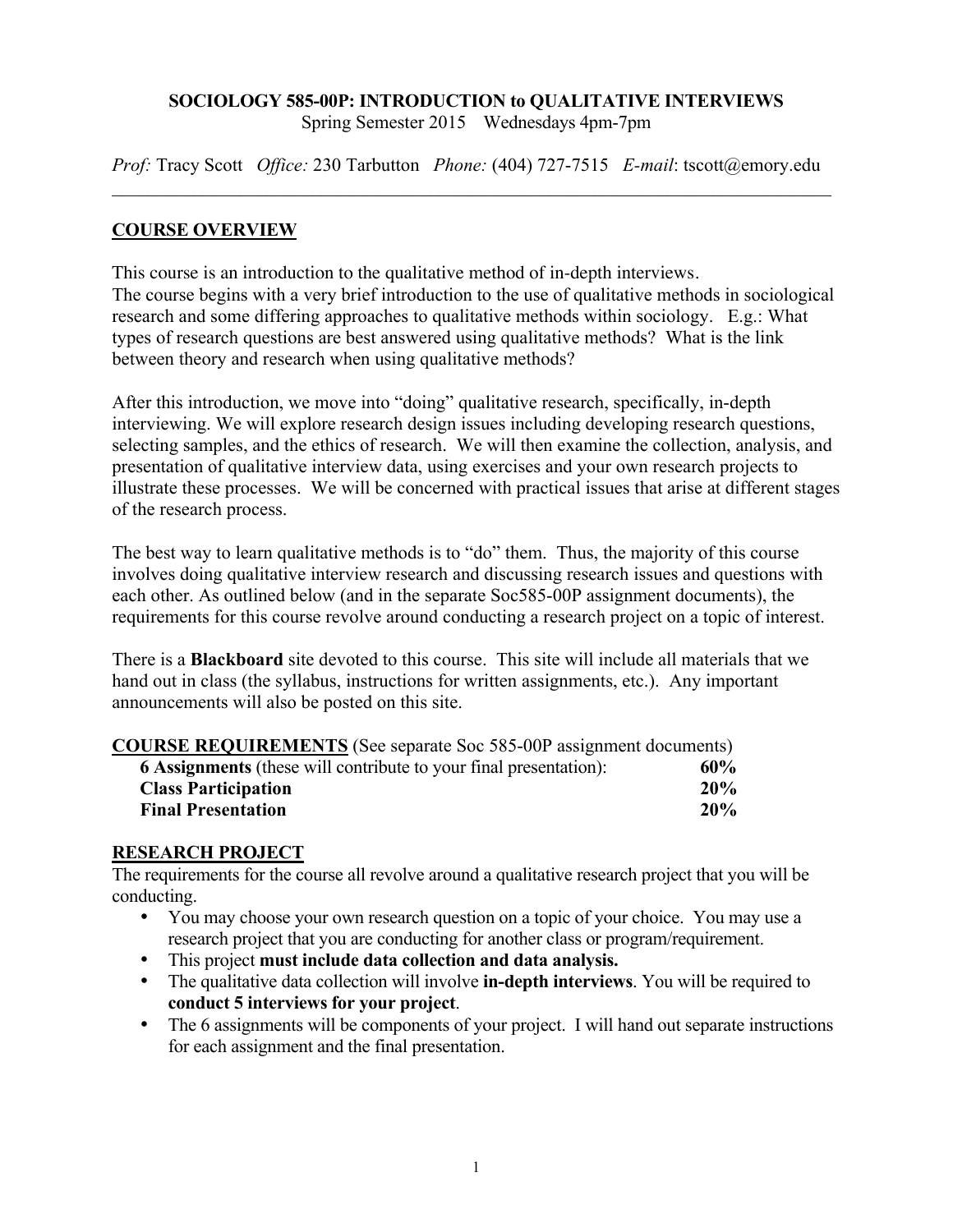## **REQUIRED READING**

#### **Required texts – available on Amazon:**

- John Lofland, David Snow, Leon Anderson, Lyn Lofland. 2005. *Analyzing Social Settings: A Guide to Qualitative Observation and Analysis*, 4<sup>th</sup> edition. Wadsworth Publishing.
- Charles C. Ragin and Lisa M. Amoroso. 2011. *Constructing Social Research: The Unity and Diversity of Method*, 2nd edition. Thousand Oaks, CA: Pine Forge Press.
- Robert S. Weiss. 1994. *Learning from Strangers: The Art and Method of Qualitative Interview Studies*. New York: Free Press.

#### **Reserve Readings**

Matthew B. Miles and A. Michael Huberman. 1994. *Qualitative Data Analysis*, 2d edition. Thousand Oaks, CA: Sage Publications. Selections.

### **PLEASE NOTE: Some of the individual readings listed in the syllabus come from the followoing report (abbreviated:** *NSF Report***), which is uploaded as one PDF file:**

National Science Foundation. 2004. *Workshop on Scientific Foundations of Qualitative Research*. Report prepared by: Charles C. Ragin, Joane Nage, Patricia White for the National Science Foundation: Sociology Program; Methodology, Measurement & Statistics Program; Directorate for Social, Behavioral & Economic Sciences.

National Science Foundation. 2008. *Workshop on Interdisciplinary Standards for Systematic Qualitative Research*. Report prepared by: Michèle Lamont, Harvard University; Patricia White, National Science Foundation for the National Science Foundation: Cultural Anthropology, Law and Social Science, Political Science, and Sociology Programs.

Various articles.

These additional **required** readings will be available as PDF files on our BLACKBOARD site.

## *The Reserve Readings are marked with an asterisk (\*) in the Class Schedule below.*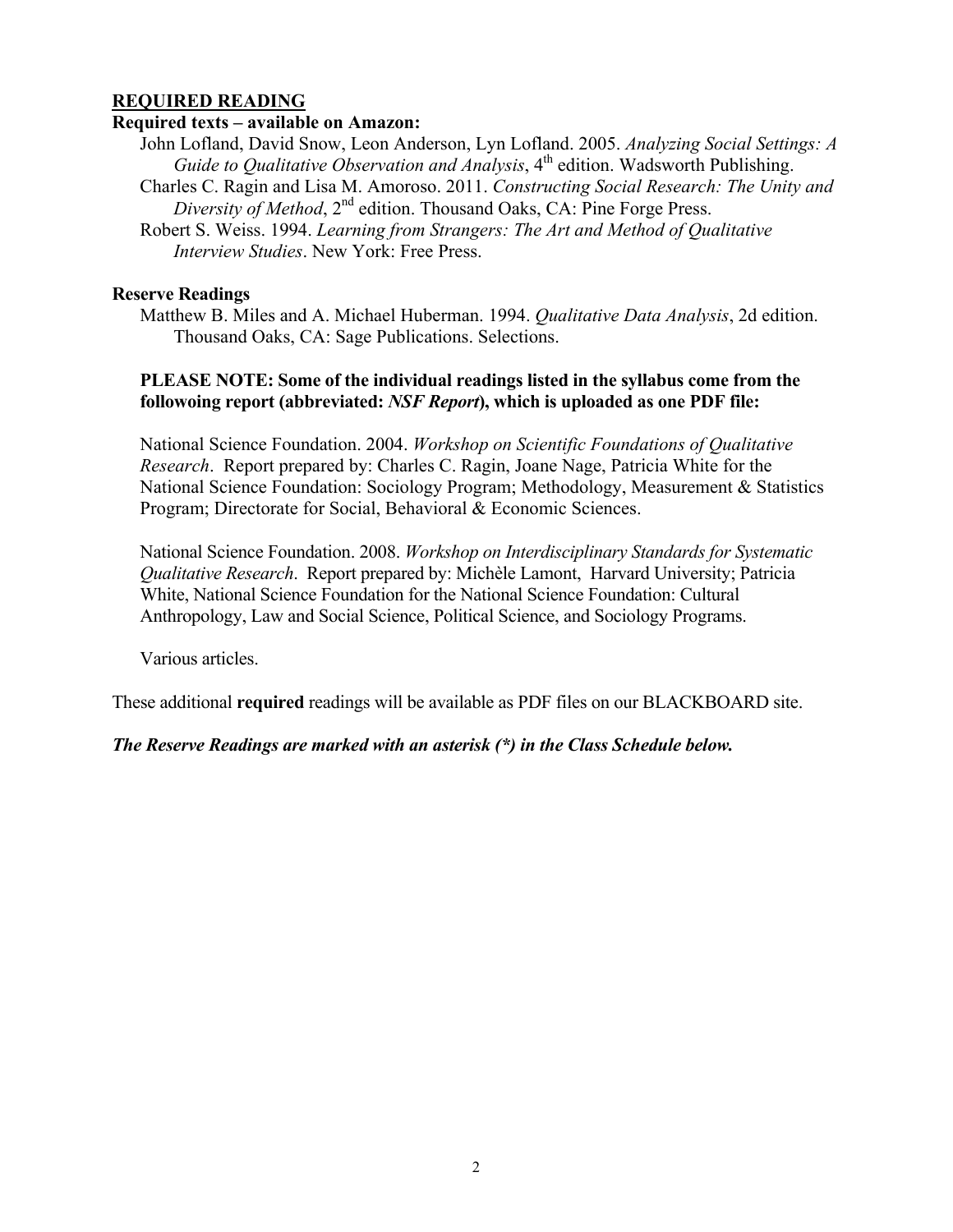#### **CLASS SCHEDULE** (Subject to Change)

#### **WEEK 1 (Jan 21)**: **What is Qualitative Research?**

#### *What is Qualitative Research?*

\**NSF Report* 2004, pp. 9-16.

\*Joel Best. 2004. Defining Qualitative Research. Pp. 53-54 in the *NSF Report*.

\*Sudhir Venkatesh. 2004. A Note on Science and Qualitative Research. Pp. 141-144 in the *NSF Report*.

#### *Distinctions between Qualitative and Quantitative Research*

Ragin & Amoroso. Chapter 2: The Goals of Social Research

## **WEEK 2 (Jan 28): Ethics of Qualitative Research**

*Researcher Roles and Ethical Issues in Qualitative Research*

Ragin & Amoroso. Chapter 4: Ethics of Social Research

\*Laud Humphreys. 1970. The Sociologist as Voyeur. Chapter 2 in *Tearoom Trade: Impersonal Sex in Public Places*. Chicago: Aldine Publishing Co.

\* Maxine Baca Zinn. 1979. Insider Field Research in Minority Communities. Chapter 6 in R. M. Emerson, ed. 2001. *Contemporary Field Research: Perspectives and Formulations*, 2d edition. Prospect Heights, IL: Waveland Press.

\*American Sociological Association. *Code of Ethics*. SKIM

## *Discussion of Emory IRB Process*

Review IRB process documents and examples on BlackBoard

#### **WEEK 3 (Feb 4): Qualitative Research Design I: The Research Process**

# *Qualitative Research Design: Overview*

\**NSF Report* 2004, pp. 9-20.

\*Susan Silbey. 2004. "Designing Qualitative Research Projects." Pp121-125 in *NSF Report*. *Linking Theory and Research: The Research Process*

Ragin & Amoroso. Chapter 3 & Chapter 5.

\*Snow, David A; Morrill, Calvin; Anderson, Leon. 2003. Elaborating Analytic Ethnography: Linking Fieldwork and Theory. *Ethnography* 4 (2): 181-200.

#### **WEEK 4 (Feb 11): Qualitative Research Design II: Population & Sample DUE: Assignment 1: Research Question and Theoretical Framework**

*Choosing a Research Site/Population and Gaining Entry*

Lofland, Snow, Anderson, and Lofland, Chapters 1-4.

## *Sampling and Recruiting*

Weiss. Chapters 1-2.

\*Small, Mario L. 2009. 'How Many Cases Do I Need?' On Science and the Logic of Case Selection in Field Based Research. *Ethnography*. 10(1): 5-38. \*Miles and Huberman. Chapter 2, pp. 16-39.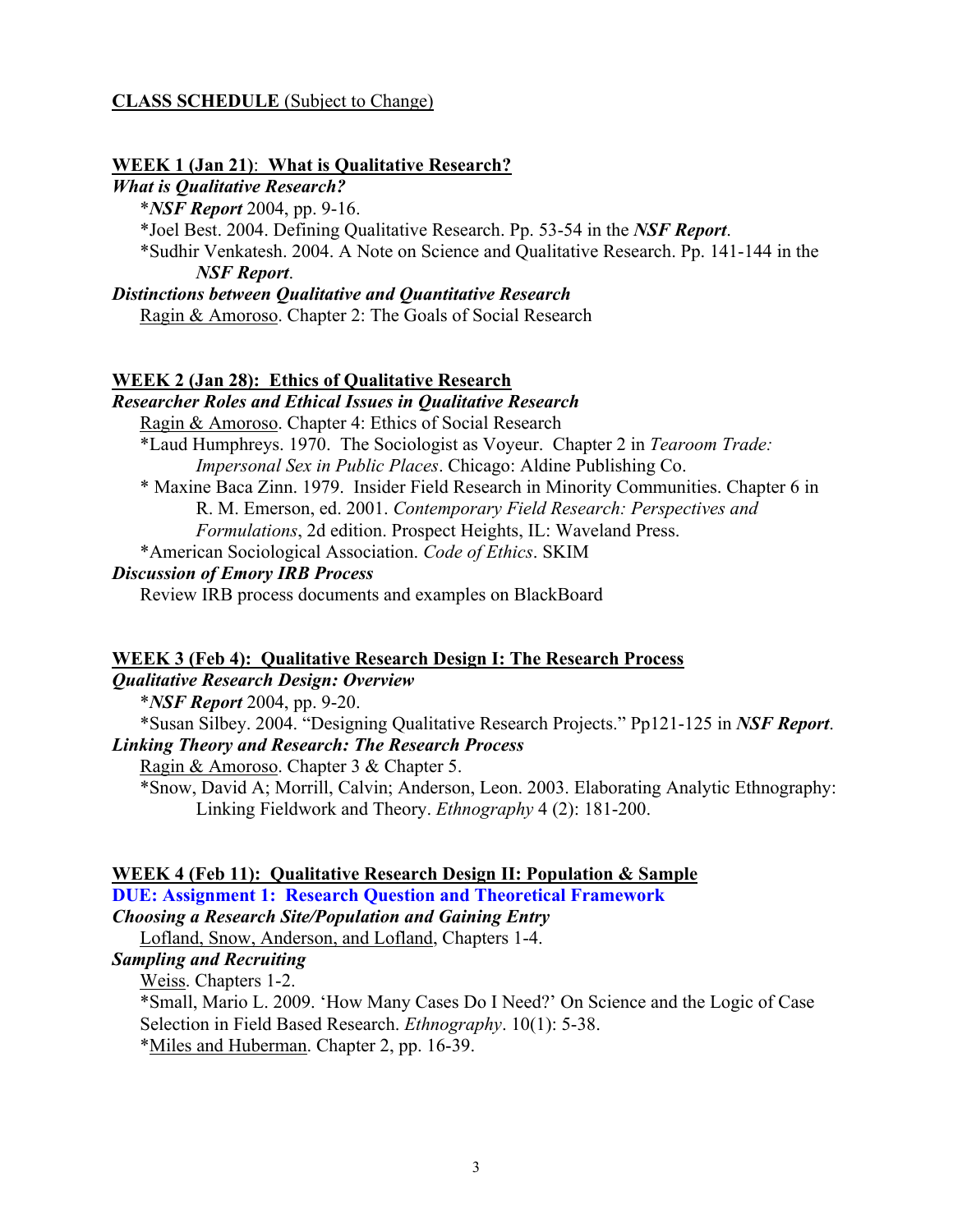### **WEEK 5 (Feb 18): Data Collection: Preparation, Interviewing, Issues**

**DUE: Assignment 2: Conceptualization**  Weiss, Chapters 3-5. Lofland et al. pp. 99-108.

## **WEEK 6 (Feb 25): Data Collection: In class exercises/discussion**

**DUE: Assignment 3: Methods, Recruiting Strategy, Data Collection Instruments**  *Class presentations about research topic and interview guide*

Lofland et al. Chapters 6-8 – SKIM as relevant for your project

- \*Michelle Lamont. 1992. Appendix III: Research Procedures, pp. 217-224 in *Money, Morals, and Manners: The Culture of the French and the American Upper-Middle Class*. Chicago: University of Chicago Press.
- \*Michelle Lamont. 2000. Appendix A: Methods and Analysis, pp. 251-257 in *The Dignity of Working Men: Morality and the Boundaries of Race, Class, and Immigration*. New York: Russell Sage Foundation and Cambridge, MA: Harvard University Press.
- \*Annette Lareau. 2003. Appendix A: Methodology: Enduring Dilemmas in Fieldwork, pp. in *Unequal Childhoods: Class, Race, and Family Life*. Berkeley: University of California Press.
- \*Karyn Lacy. 2007. Appendix A: A recipe for studying the Black Middle Class, pp. 227-234 in *Blue Chip Black: Race, Class, and Status in the New Black Middle Class*. Berkeley: University of California Press.

### **WEEK 7 (Mar 4): Data Collection: Interviewing**

**DUE: Assignment 4: Interview Summary**  *Class presentation/discussion about your interview/observation (Assignment 4)* Review Readings from Weeks 5 & 6

# **March 11th –** *Spring Break: No Class*

#### **WEEK 8 (Mar 18): Analyzing Interview Data: Thematic Analysis and Coding** *Introduction to Analysis*

- \*Howard Becker. 2004. "The Problems of Analysis." Pp. 45-47 in the *NSF Report*.
	- \*James Mahoney. 2004. "The Distinctive Contributions of Qualitative Data Analysis." Pp. 95-99 in the *NSF Report*.
	- \*Eben A. Weitzman. 2004. Advancing the Scientific Basis of Qualitative Research. Pp. 145- 148 in the *NSF Report*.

## *Doing Data Analysis: Coding and Memos*

Lofland, Snow, Anderson, and Lofland. Chapter 9.

\*Miles and Huberman. Chapter 4; Chapter 5A (pp. 90-101) and 5E (pp. 127-141); Chapter 7A (172-177).

Weiss. Chapter 6: Analysis of Data.

*Doing Data Analysis: Strategy and Verification*

\*Miles and Huberman. Chapter 10.